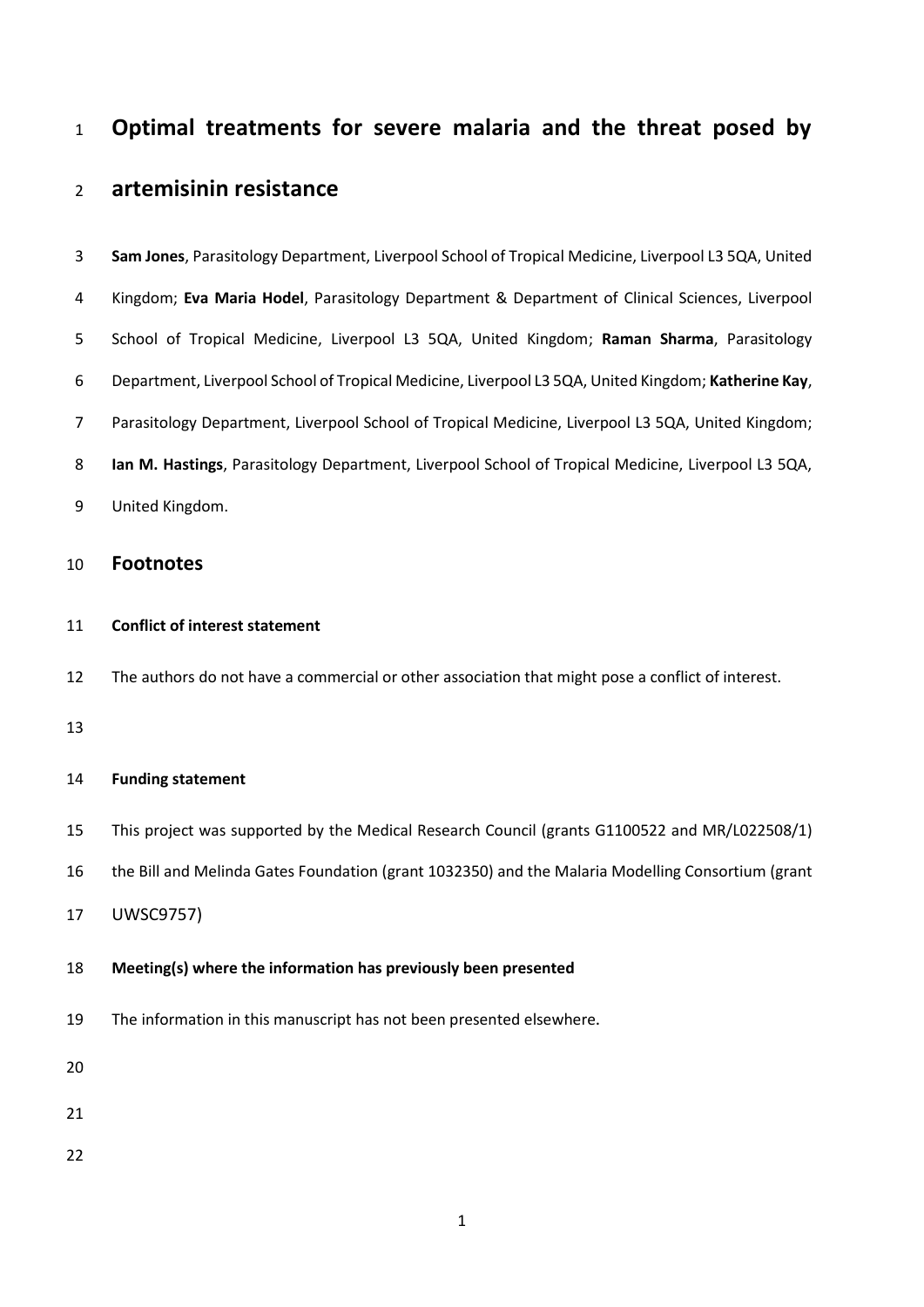## **Corresponding author contact information**

- Sam Jones, Liverpool School of Tropical Medicine, Pembroke Place, Liverpool L3 5QA, United Kingdom.
- 25 Phone: +44 151 705 3217. E-Mail: [Sam.Jones@LSTMed.ac.uk](mailto:Sam.Jones@LSTMed.ac.uk)

# **Current affiliations**

- Eva Maria Hodel, Department of Molecular & Clinical Pharmacology, Institute of Translational
- Medicine, University of Liverpool, Liverpool, United Kingdom.
- Katherine Kay, Metrum Research Group LLC, Tariffville, Connecticut, United States of America.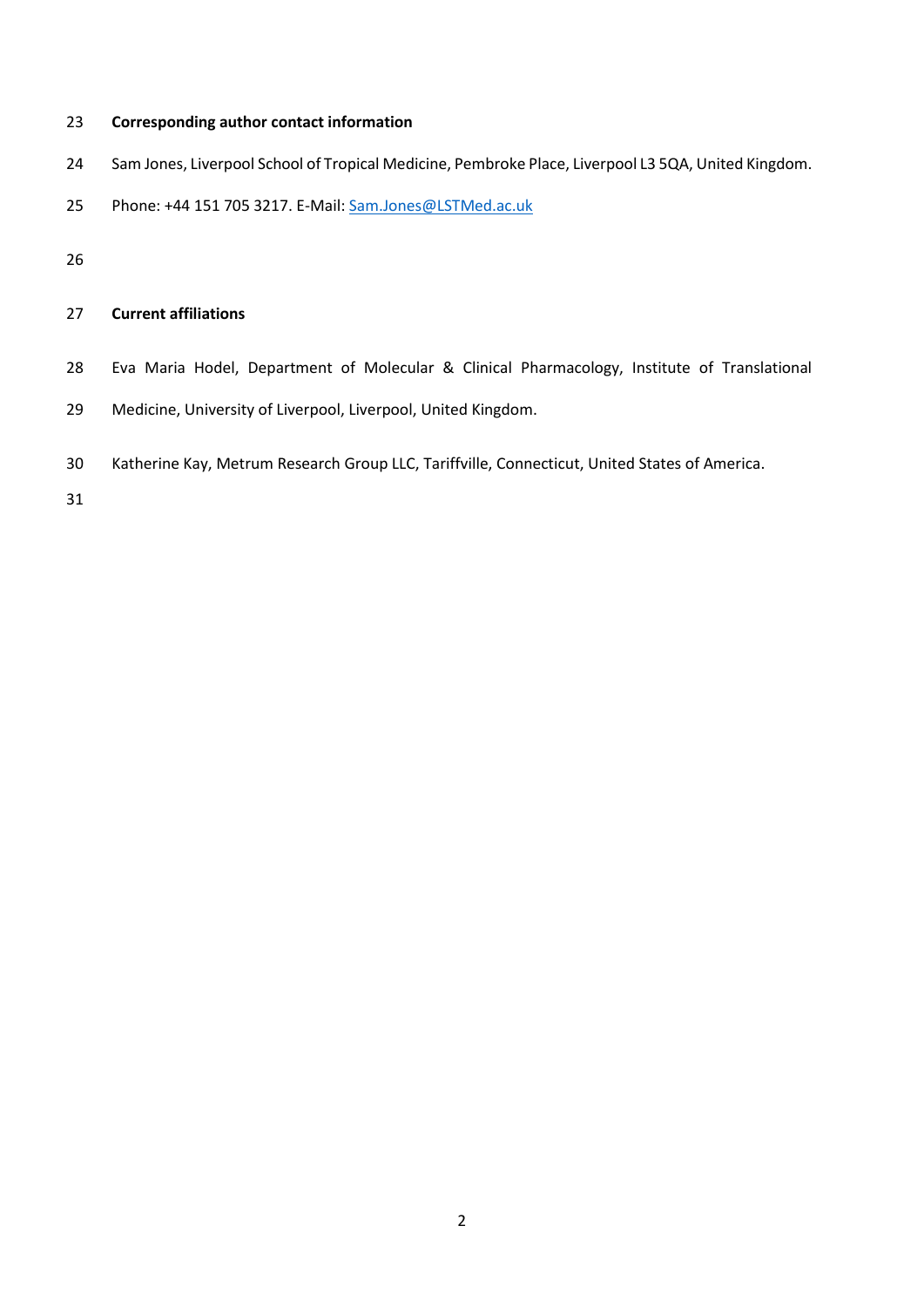**Abstract**

### **Background:**

- Standard treatment forsevere malaria is with artesunate; patient survival in the 24 hours immediately
- post-treatment is the key objective. Clinical trials use clearance rates of circulating parasites as their
- clinical outcome, but the pathology of severe malaria is attributed primarily to non-circulating,
- sequestered, parasites, so there is a disconnect between existing clinical metrics and objectives.

### **Methods & Findings:**

- We extend existing PK/PD modelling methods to simulate the treatment of 10,000 patients with severe malaria and track the pathology caused by sequestered parasites.
- Our model recovered the clinical outcomes of existing studies (based on circulating parasites) and showed a "simplified" artesunate regimen was non-inferior to the existing WHO regimen across the patient population but resulted in worse outcomesin a sub-group of patients with infections clustered in early stages of the parasite life-cycle. This same group of patients were extremely vulnerable to resistance emerging in parasite early ring stages.

## **Conclusions:**

 We quantify patient outcomes in a manner appropriate for severe malaria with a flexible framework that allows future researchers to implement their beliefs about underlying pathology. We highlight with some urgency the threat posed to treatment of severe malaria by artemisinin resistance in parasite early ring-stages.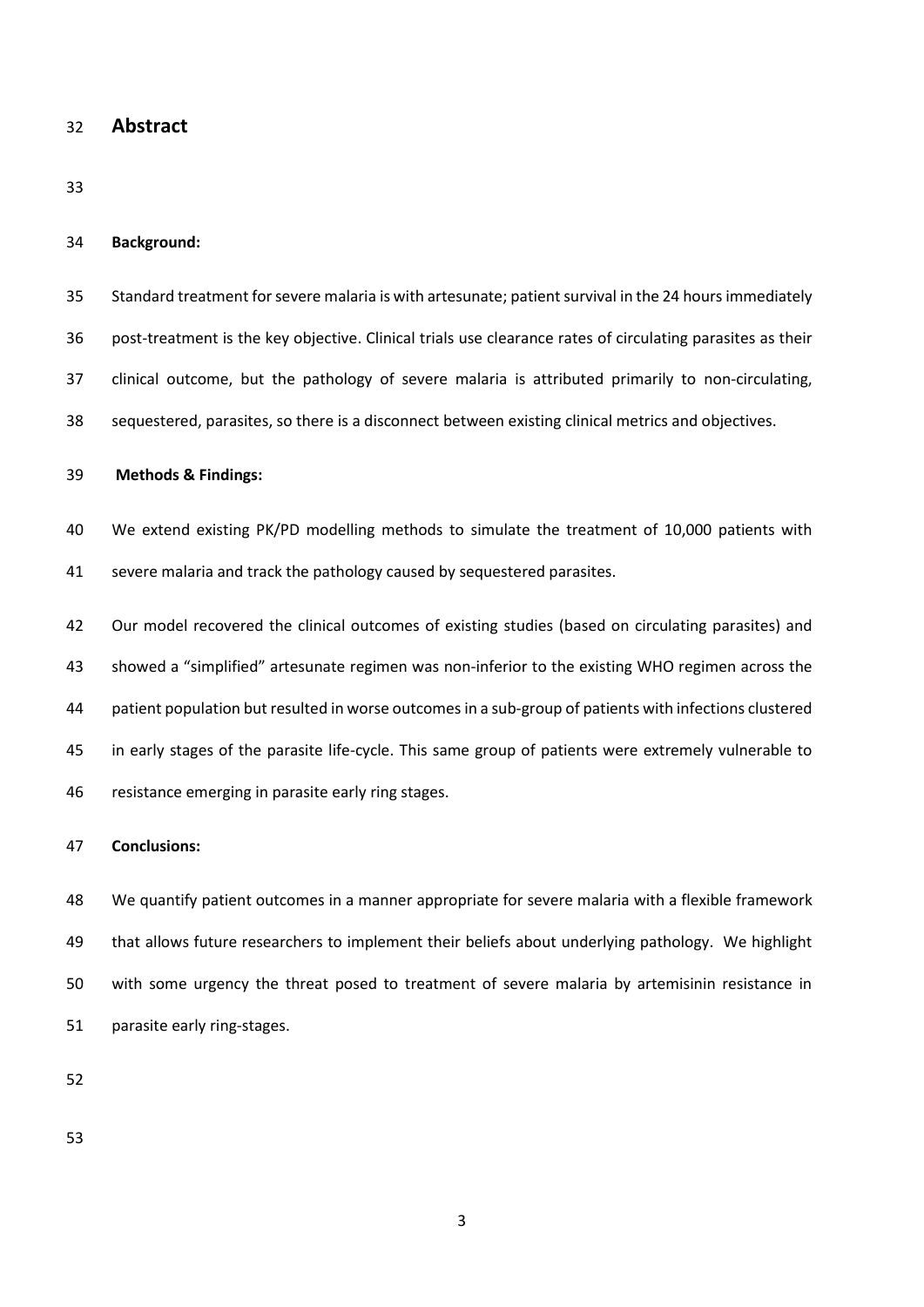## **Key words**

 malaria, falciparum; malaria; artesunate; artemisinin; computer simulation; pharmacology; clinical; sequestration; pharmacokinetics;

## **Background**

 *Plasmodium falciparum* is the malaria species responsible for the largest number of deaths worldwide[1] and presents clinically in two forms. Patients with "uncomplicated" malaria have a relatively mild fever, are conscious and capable of taking oral drug regimens; prompt treatment of uncomplicated malaria is associated with low mortality [2]. Patients with "severe" malaria present with one, or a combination, of four syndromes: Severe anaemia, respiratory distress, metabolic derangement and cerebral malaria [3, 4]. Patients are treated with parenteral artesunate, which rapidly kills parasites, but resolution of pathology lags behind parasite killing; case fatality rates are high even once patients have been admitted to the formal health system (typically between 5 and 67 12% [2] although these have been falling to  $\approx$  2% [5]).

 A key factor responsible for severe malaria is the binding of parasitized erythrocytes (subsequently called infected red blood cells, iRBCs) to microvascular endothelium, a process known as sequestration. iRBC sequestration induces pathology through three main causes: (i) impairing blood flow to organs through direct physical blockage of the capillaries [6], (ii) indirect blockage via host defence mechanisms such as inflammation [7] and (iii) physical damage to microvascular endothelium and the blood/brain barrier [8]. High case fatality rates occur, even if the drug kills parasites within sequestered iRBCs, because the molecules responsible for sequestration (for example, *P. falciparum* erythrocyte membrane protein 1 (PfEMP1) [9]) are still present on iRBC surfaces and it takes a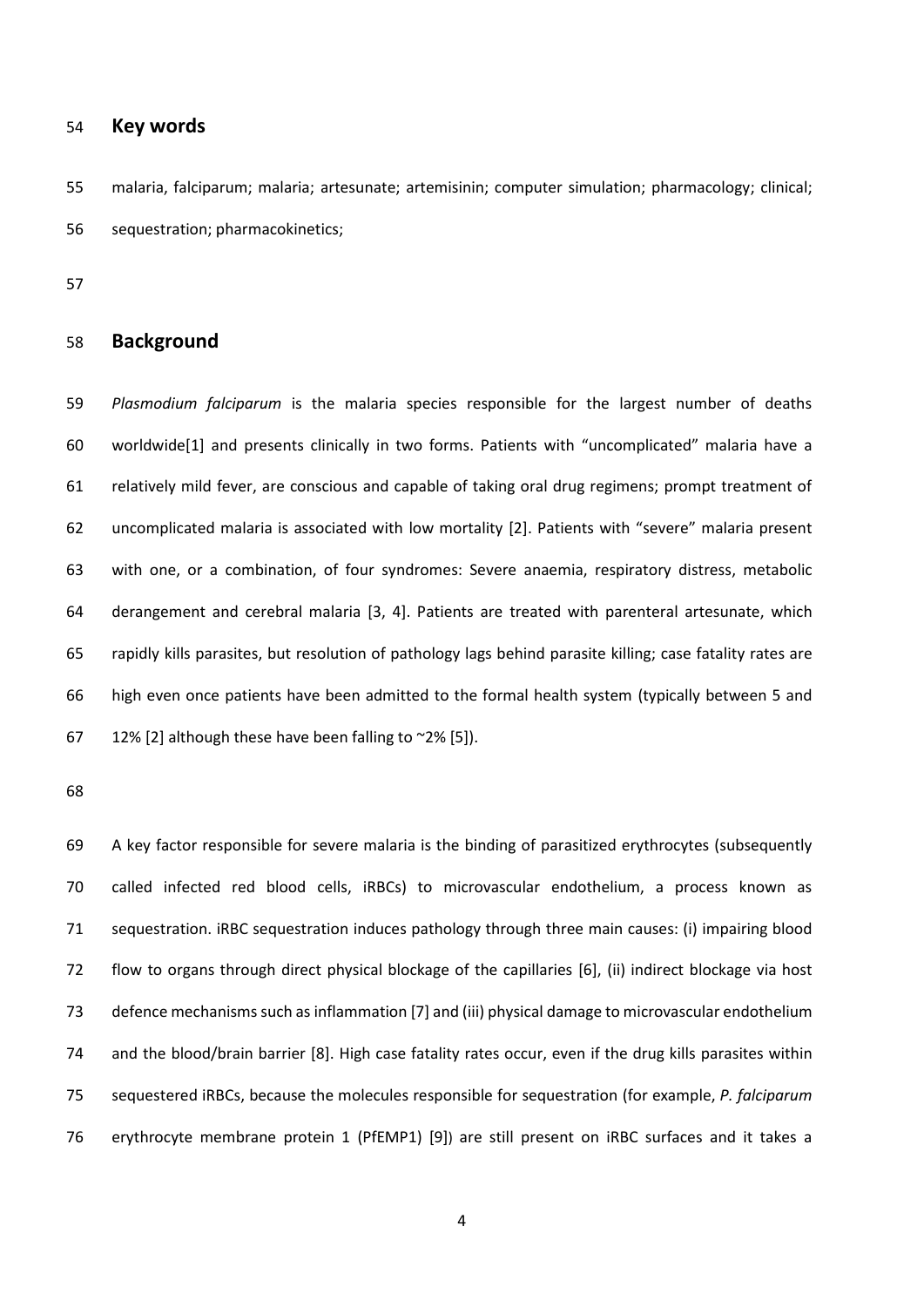significant amount of time for these ligands to decline sufficiently for the sequestered iRBC to detach 78 and/or for the pathology associated with sequestration to resolve [10, 11].

 Parasite clearance rates are a commonly used clinical outcome measure to compare efficacy of antimalarial treatment regimens. However, parasite clearance rates correlate poorly with disease outcome in severe malaria. Large trials comparing intramuscular artemether with quinine in African children showed more rapid parasite clearance with artemether but no difference in case fatality [12, 13]. With parenteral artesunate, parasite clearance rates are not different in patients dying from severe malaria compared to survivors (results cited in [14]). There are two potential explanations why parasite clearance is an unsuitable outcome measure in severe malaria: Firstly, parasite clearance rates following treatment for uncomplicated malaria appear to mainly reflect host immunity rather 88 than drug effectiveness [15-17] so may be a poor metric of overall drug effectiveness. Secondly, parasite clearance rates are measured on circulating parasites [15] whereas non-circulating, sequestered parasites are responsible for most clinical symptoms, pathology and deaths associated with severe malaria [3]. We developed a new model based on existing pharmacokinetic/pharmacodynamic (PK/PD) models [18, 19] (themselves based on [20-22]) to investigate two simple metrics reflecting the pathology of sequestered parasites in severe malaria: The maximum sequestered load post-treatment, and the area under the curve (AUC) of sequestered parasites over time post-treatment. We quantified and compared the impact of existing and proposed drug regimens on these metrics to identify rational drug dosing regimens for treatment of severe malaria. Additionally, we quantified the likely impact of artemisinin resistance in treatment of severe malaria.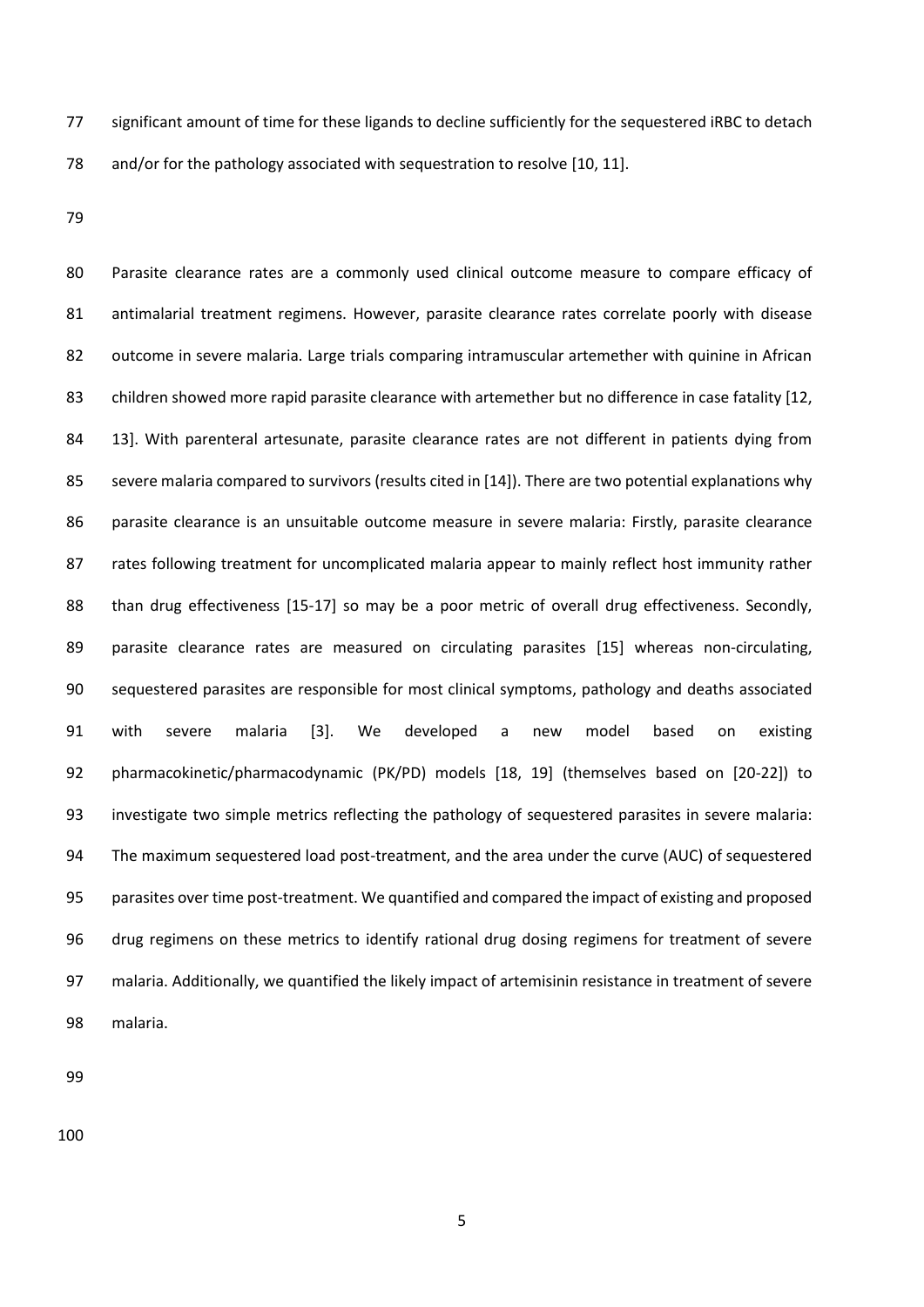## **Methods**

 We utilized a computer-based PK/PD model to track changes in the number of sequestered iRBCs following drug administration. The model was implemented in the statistical programming software R [23] version 3.4.1. *P. falciparum* parasites undergo a 48-hour developmental cycle in human erythrocytes with two main implications for pathology and treatment. Firstly, parasites initially circulate freely in blood vessels but sequester (i.e. bind to capillaries) at mature stages of their intra- erythrocytic cycle. Secondly, parasites differ in their sensitivity to drugs over the course of this 48- hour cycle.

 As previously described [22], we separated the parasite population within a patient into 48 'age-bins' that each represent a one-hour long development stage in the parasite's 48-hour life-cycle within human erythrocytes. Parasites within age-bins have differing propensities to sequester and have varying degrees of drug sensitivity. Our model tracked the number of iRBCs in each of four classes at any time post-treatment depending on whether the parasites are alive or dead, and whether the iRBC is circulating or sequestered: Alive & circulating, alive & sequestered, dead & circulating, and dead & sequestered (see Figure 1 for illustration). Note that iRBCs classed as "dead & sequestered" are those iRBCs whose parasites have died while sequestered and are either: (i) still sequestered and causing pathology or (ii) have ruptured/detached from the capillary but are still associated with continued, lingering pathology. For model specification and details, see Supplementary information.

#### 119 Pathological load and pathological recovery rate

 Severity of the malaria infection is determined by what we refer to as 'pathological load', i.e. the number of sequestered iRBCs (containing either living or dead parasites) physically restricting blood flow and/or eliciting patient's immune and/or inflammatory response that may also contribute to pathology [3, 24]. It is unlikely that the iRBC immediately ruptures on death of the parasites (which would reduce physical blockage of the capillary) or that the immune/inflammatory responses immediately disappear when the parasite dies, so we assumed that pathology persists for a period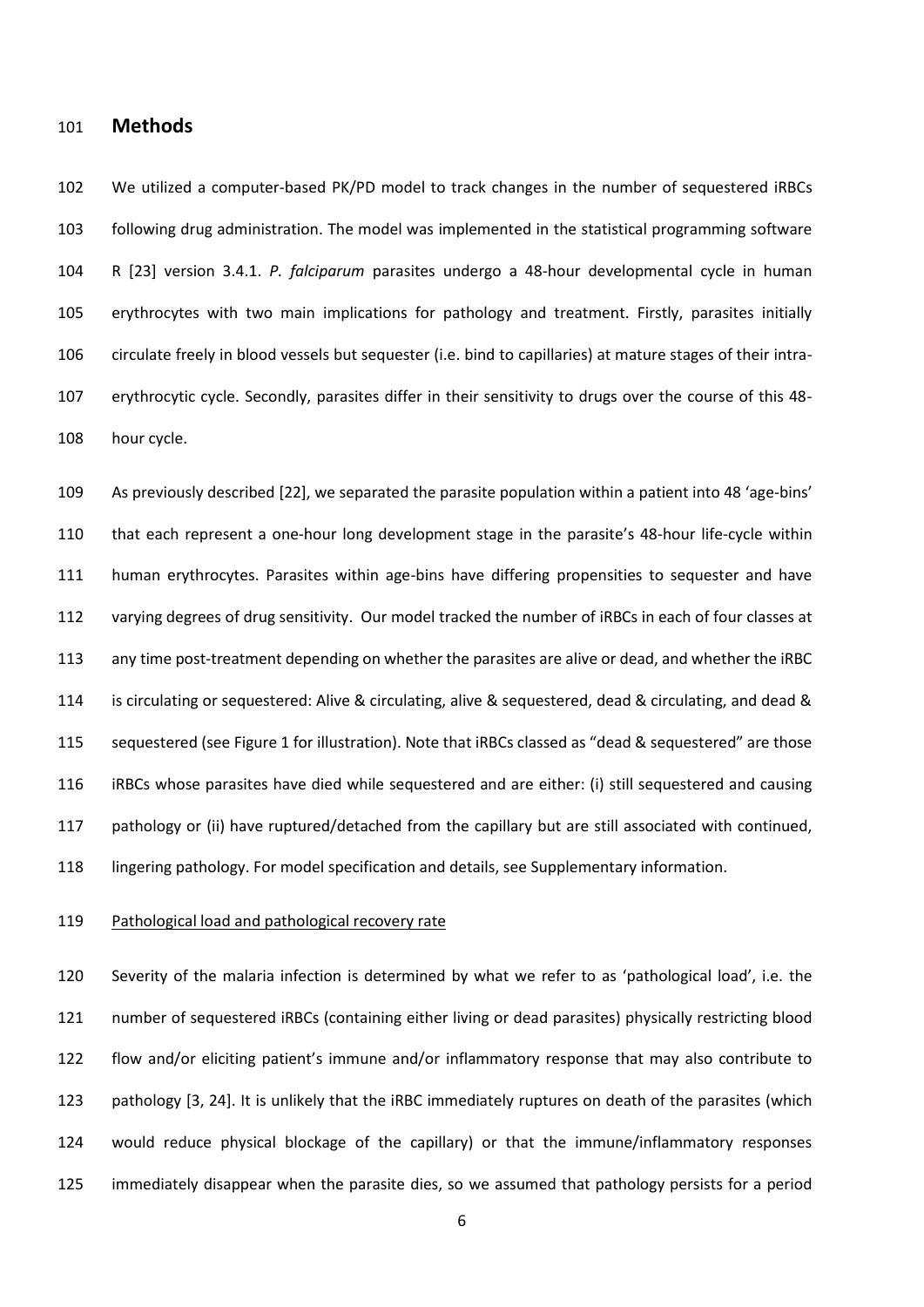after the death of the sequestered parasites. We captured this effect by defining a 'pathological recovery rate', *r*, which is the rate at which the pathology caused by sequestered iRBCs disappears with time following the death of the parasite. As will be discussed later, there are no clinical estimates of this 'recovery rate' so our strategy was to quantify the impact of dosing regimen and artemisinin resistance across a range of values of recovery rate to test whether our results were dependent on assumed values for recovery rate (we show later that they were not). We varied the 'recovery rate' *r*  in the simulations by altering its half-life (Table 1), which is the time it takes pathology caused by dead sequestered parasites to reduce by half. We assumed that parasite death, with consequent rupturing of the iRBC or reduction of binding ligands (allowing iRBCs to detach from blood vessel walls), was essential to allow the start of pathological recovery, hence sequestered iRBCs with living parasites were not subject to the pathological recovery rate. We quantified the pathological load *L*(*t*) at any time *t* post-treatment as the sum of the current number of sequestered iRBCs with living parasites *α*(*t*) and the lingering pathological effects of once-sequestered iRBC whose parasites were killed in the current or previous time periods, β(*i*), i.e.

140 
$$
L(t) = \alpha(t) + \sum_{i=1}^{t} \beta(i)e^{-(t-i)r}
$$
 Equation 1

141

142 We used two metrics to analyse treatment regimens and resistance: (i) Maximum pathological load 143 (MPL), the maximum value of *L(t)* occurring during a defined time period post-treatment, and (ii) the 144 area under the pathological load curve  $(AUC_{PL})$  during a defined time period post-treatment, i.e. the 145 total pathology in that period. For example, the  $AUC_{PL}$  in the period 0 to 24 hours post-treatment is:

$$
146 \qquad AUC_{PL} = \sum_{t=1}^{24} L(t) \qquad \qquad \text{Equation 2}
$$

147

#### 148 Simulating patient treatment cohorts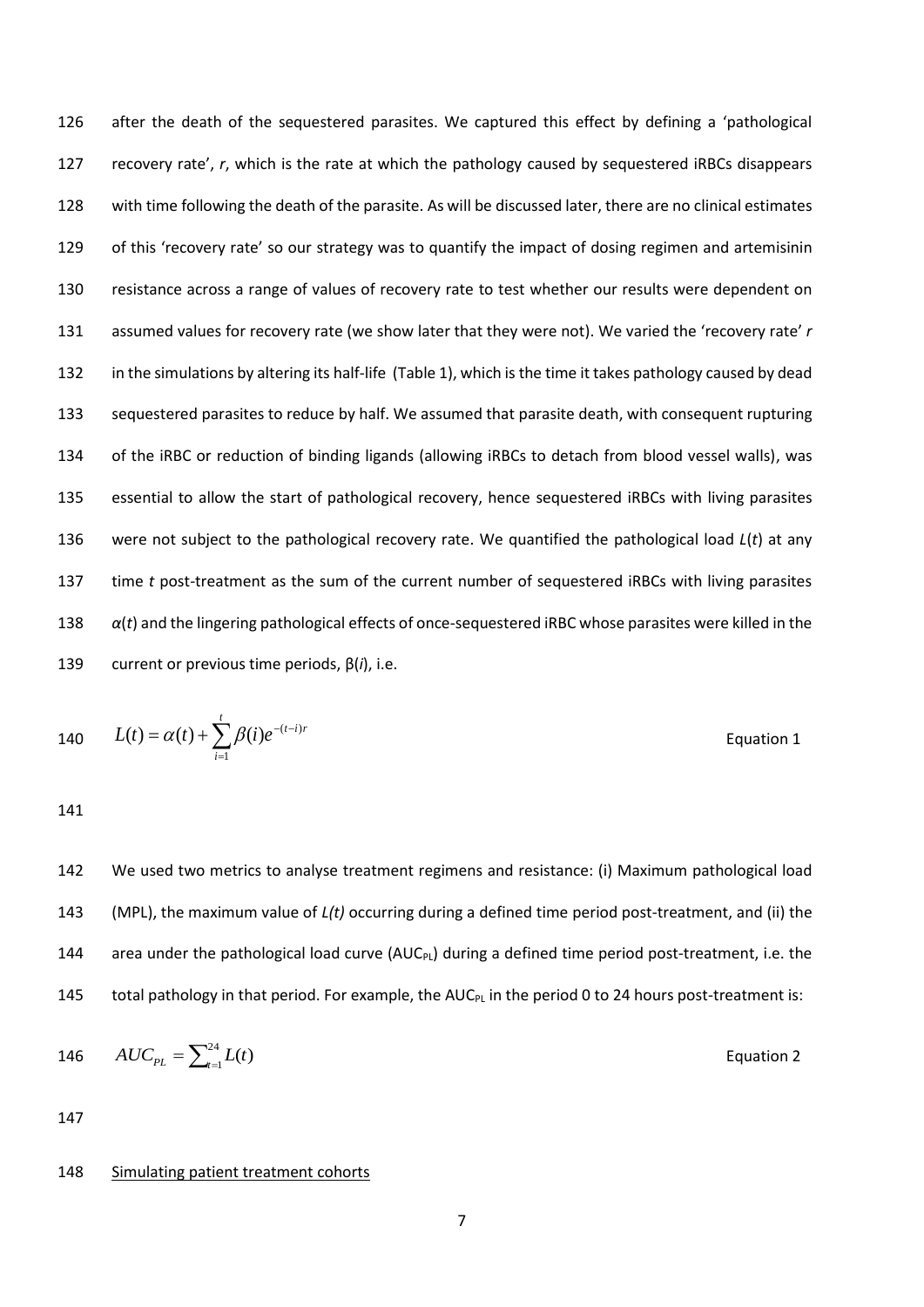We simulated a cohort of 10,000 patients who had parasitological, pharmacological, and patient- specific parameters drawn from the distributions given in Table 1. Individual patient profiles allowed individual PK/PD variation to be incorporated to generate individual patient post-treatment parasite clearance dynamics (Supplementary information). Each patient was simulated three times under different scenarios: Once for drug sensitive parasites treated by the standard WHO regimen (2.4mg/kg artesunate twice a day in the first 24h), once for sensitive parasites treated with the simplified regimen (4mg/kg artesunate once a day, as proposed by Kremsner *et. al* [25]), and once for artemisinin resistant parasites treated by the standard WHO regimen. This allowed us to compare the two dosing regimens ("standard" versus "simplified") and the impact of resistance ("sensitive" versus "resistant"), *in each patient*. Follow-up time was 48 hours after drug administration; this reflected a whole parasite life-cycle within an iRBC but, more importantly, covers the period post-treatment where a patient is most likely to die [26, 27].

## 162 Sensitivity analysis

 We conducted partial rank correlation coefficient (PRCC) using Spearman's Rho to establish the strength of the relationship between model parameters and dependent variables (i.e. the pathology 165 metrics AUC<sub>PL</sub> and MPL).

 All parameters are quantitative so can enter the PRCC without modification. The exception is mean age-bin which, although numeric, has a 'circular' scale, age-bin 1 being adjacent to age-bin 48, due to parasites from ruptured iRBCs (at hour 48) reinvading to restart the asexual lifecycle. The mean age- bin variable was therefore split into either 5 or 3 ordinal classes (depending on whether parasites were hyper-sensitive or resistant to artemisinin) as described in Supplementary information.

The following parameters were included in the PRCC analysis: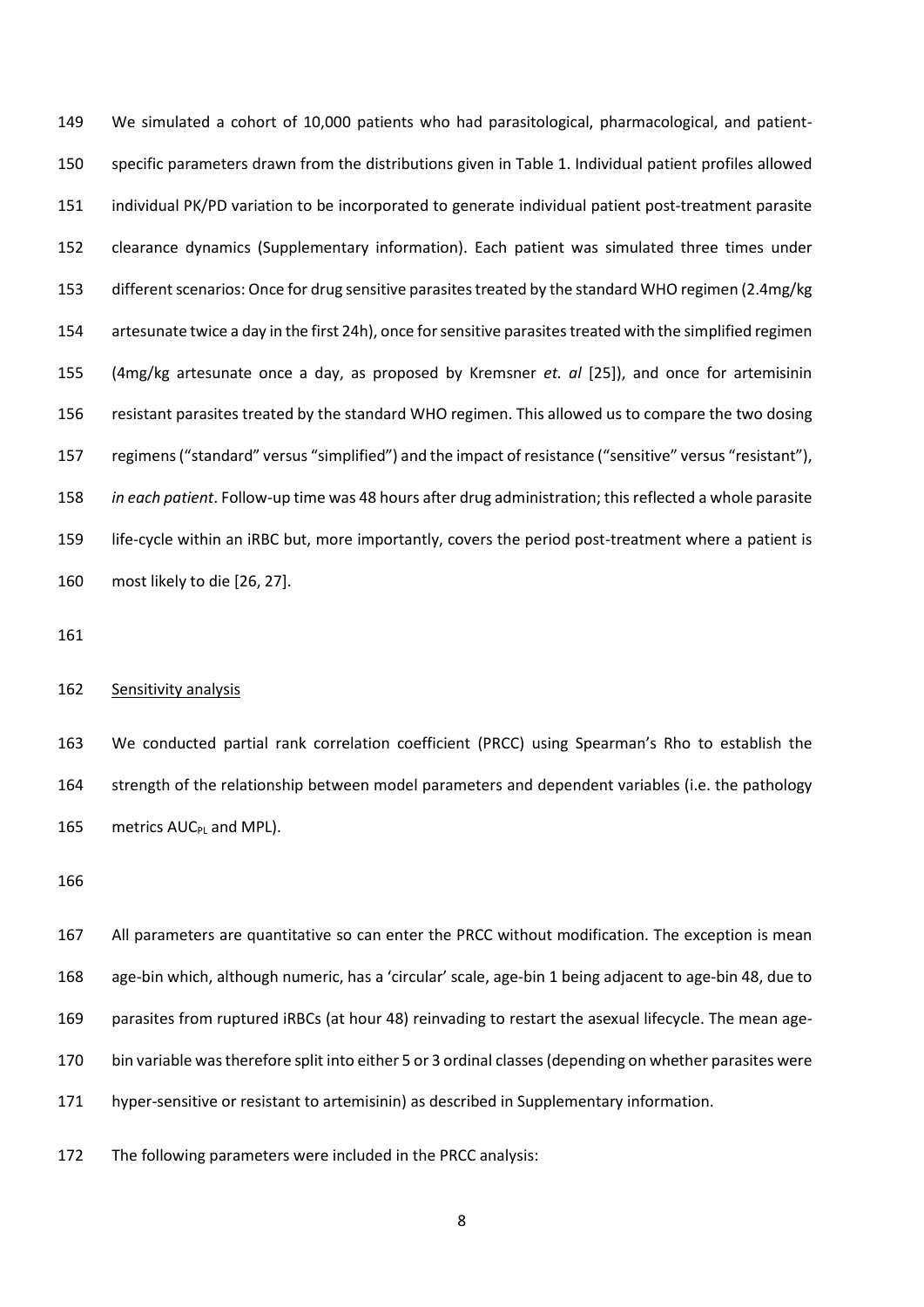- 173 Duration of artesunate killing post-treatment; this captures all the PK/PD parameters in Table
- 1 except maximal artesunate kill rate
- Maximal rate of artesunate killing (*Vmax*)
- 176 Initial mean age-bin as a categorical variable (see above)
- 177 Variation of initial age-bin distribution (measured as the standard deviation (SD) around the
- mean).
- 179 Initial parasite number
- 180 Parasite multiplication rate (PMR)
- Half-life of the 'pathological recovery rate' (*r*)

 The splenic clearance rate was not included in the analysis as it has no impact on sequestered iRBC based pathology.

## **Results**

186 Our model calculated pathological load and returns two outcome metrics: AUC<sub>PL</sub> and MPL. Figure 3 shows the values of these metrics for 3 model scenarios: Patients with sensitive parasites treated with 188 the standard WHO regimen, a comparison of the ratios of AUC<sub>PL</sub> and MPL for treatment with simplified regimen v standard regimen, and the impact or artemisinin resistance on outcomes following treatment with standard WHO regimen.

 Ratios of outcome metrics are calculated as simplified regimens scaled by standard regimen and as resistant parasites scaled by sensitive parasites. High metrics are deleterious, thus ratios of >1 indicate worse prognosis associated with the simplified or resistant parasites. These ratios quantify the impact e.g. a ratio of 5 for resistant vs sensitive parasites indicates pathological metrics are 5 times higher when treating resistant parasites. We investigated four time periods post-treatment: 0-12h, 0-24h,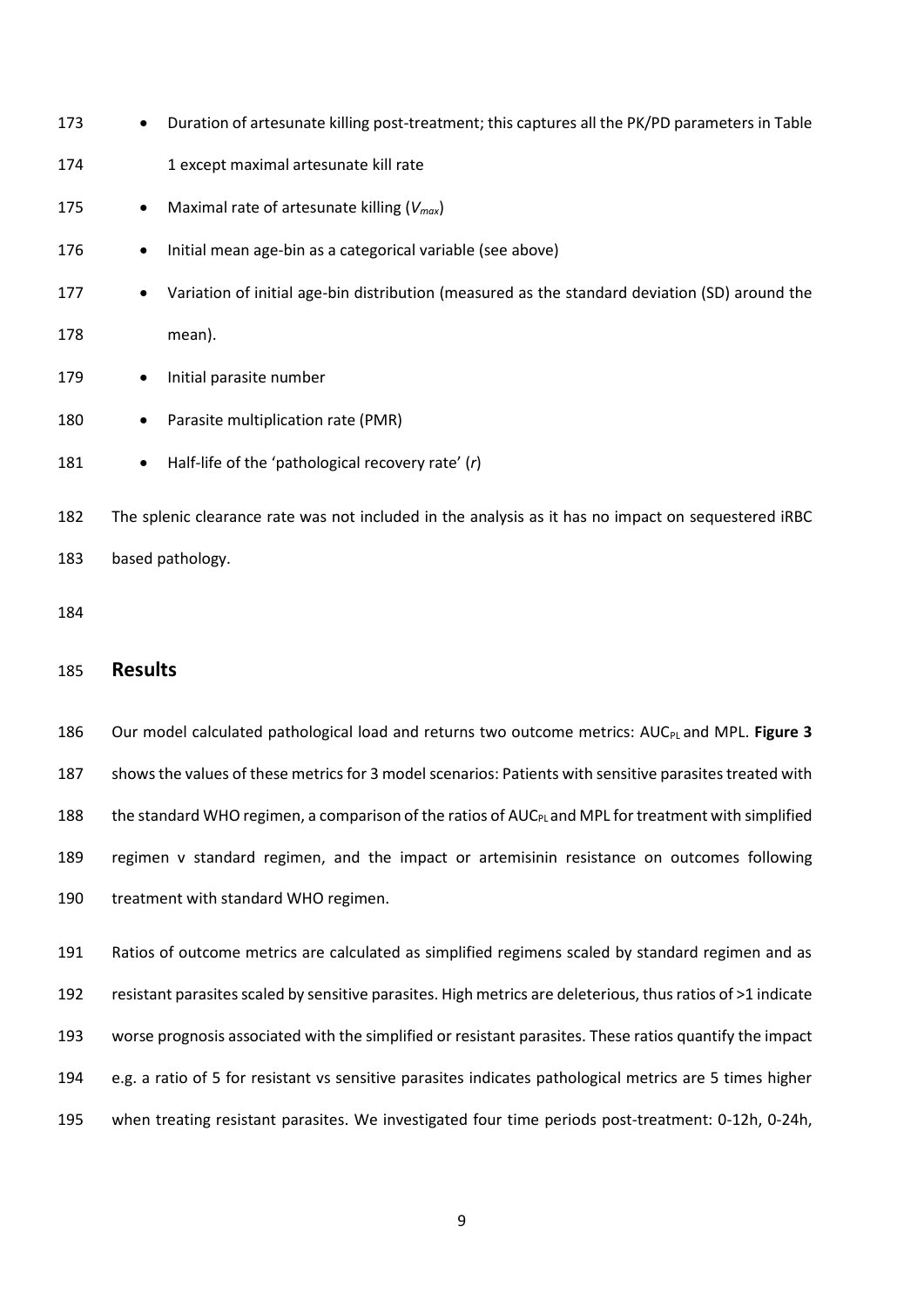#### Consistency of model outputs with existing field data

 Our model calculated parasite reduction ratios (PRR) from circulating parasite numbers (Supplementary information). The clinical endpoint of the trials by Kremsner and colleagues was the 201 proportion of patients in each arm whose PRR at 24 hours (PRR<sub>24</sub>) was >99% [25], reported as 79% and 78% for the five-dose standard and the three-dose simplified regimen, respectively. When calibrated with PK parameters from Kremsner's study [25], our results were consistent with these clinical observations, i.e. our model predicted 78% and 74% for the standard and simplified regimen with hyper-sensitive parasites, respectively (S3 Table). However, the results we present below are calibrated using PK parameters from Hendriksen *et al.* [28] = (see Supplementary information for 207 justification), with which we observed lower values of 70% and 62% of patients with PRR<sub>24</sub>>99% for 208 the standard and simplified i.m regimens, respectively.

209 Hendriksen *et al.* [28] do not report the percentage of patients with PRR<sub>24</sub> > 99% in their study, so we could not simultaneously compare the findings of our simulation with the findings of Kremsner *et al*. [25] and Hendriksen *et al.* [28]. However, Hendriksen *et al.* [28] reported the population geometric mean of the fractional reduction in parasite counts at 24 hours as 96% (94-98%, 95% CI) following treatment with the standard regimen. The population geometric mean obtained for the reduction in parasite counts at 24 hours (i.e. PRR24) in our simulation using parameters from Hendriksen *et al.* [28] was >99%.

216 The general accepted value for PRR<sub>48</sub> following artemisinin treatment is  $10^{-4}$  [29] which is very close 217 to the value obtained here: For the standard regimen, using the artesunate duration derived from 218 Hendriksen's PK parameters (Figure 2) we obtained a mean PRR<sub>48</sub> of  $5.18<sup>-5</sup>$  (Supplementary information for a nuanced discussion of PK parameters).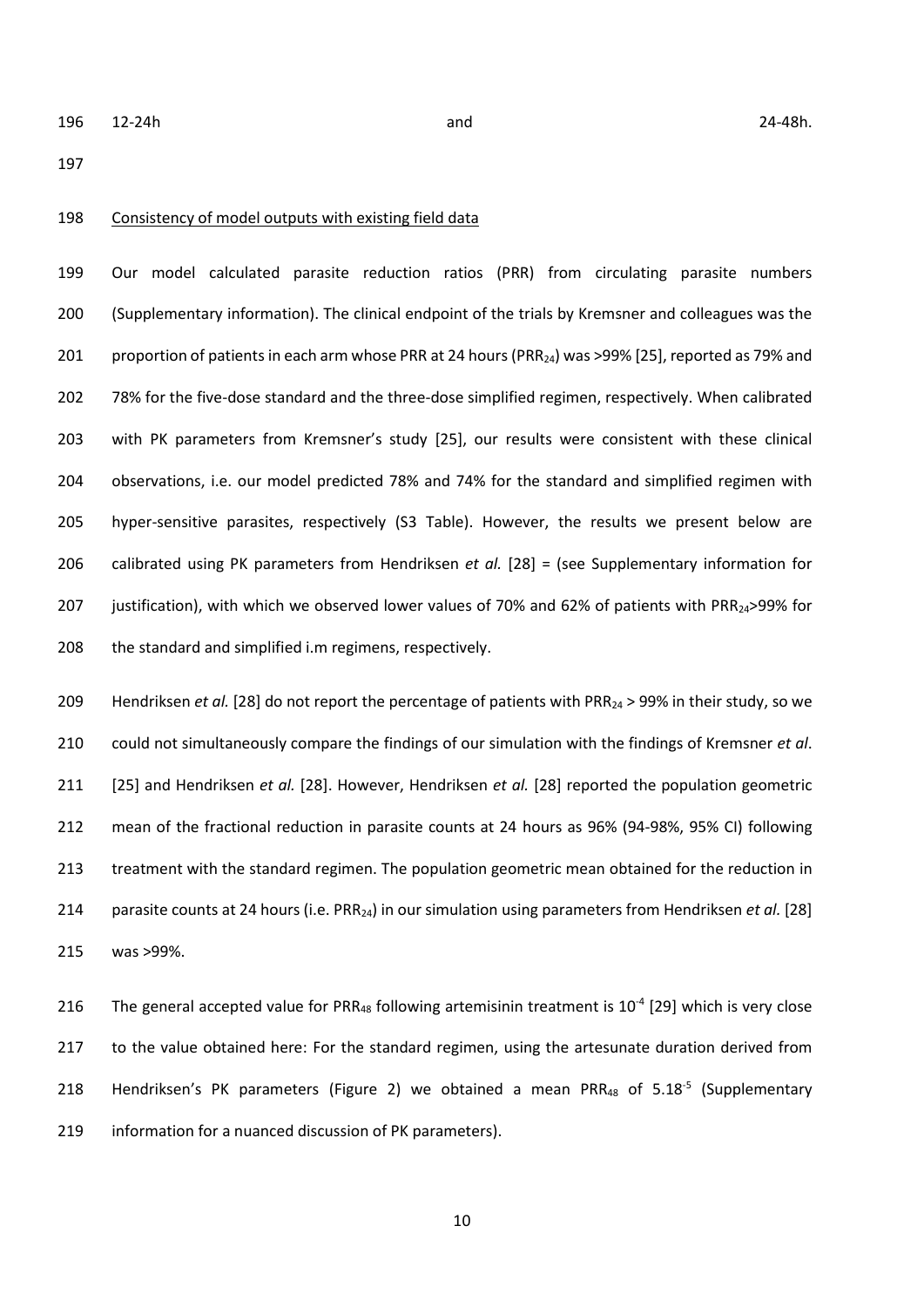### 221 Standard regimen treatment of artemisinin-sensitive parasites

 We simulated treatment of drug-sensitive parasites with the standard regimen and identified the key 223 drivers of pathology by calculating which parameters were most correlated with  $AUC_{PL}$  and MPL (Figure 4; S7 Table). The most highly correlated parameter for both metrics was the initial parasite number: Large positive PRCCs (between 0.88 and 0.98) were observed with associated *p* values 226 <=0.001 at all time-periods. The half-life of the recovery rate *r* had PRCC of 0.46 for AUC<sub>PL</sub> and 0.34 for MPL in the 24-48h time-period (*p* values <=0.001), but PRCC of <0.3 in earlier time periods. All other parameters had PRCC values of <0.3, indicating that outcome metrics were not highly correlated as per accepted statistical criteria [30]. All other model parameters had negligible correlation. The most likely explanation is that such a large proportion of parasites are killed by artesunate that small differences in number killed are negligible compared to the initial parasite number and pathological recovery rate.

## Comparison of simplified and standard regimen

 We evaluated alternative treatment regimens on artemisinin-sensitive parasites. These results are 236 presented as ratios of AUC<sub>PL</sub> and MPL. The simplified regimen had a slightly higher median ratio in 0-237 24h of 1.03; MPL was 1. At 24-48h, higher medians of 1.49 and 1.45 for AUC<sub>PL</sub> and MPL respectively were observed (Figure 3; S4 Table).

 Parameter analysis with PRCC (S8 table) revealed that patients whose initial infections were in either very late or very early initial mean age-bins (Figure 5, lower panel) will have worse outcomes with the simplified regimen. This occurred because parasites in these stages are largely insensitive to artesunate at first treatment, and the simplified regimen lacks the second dose, 12 hours later, of the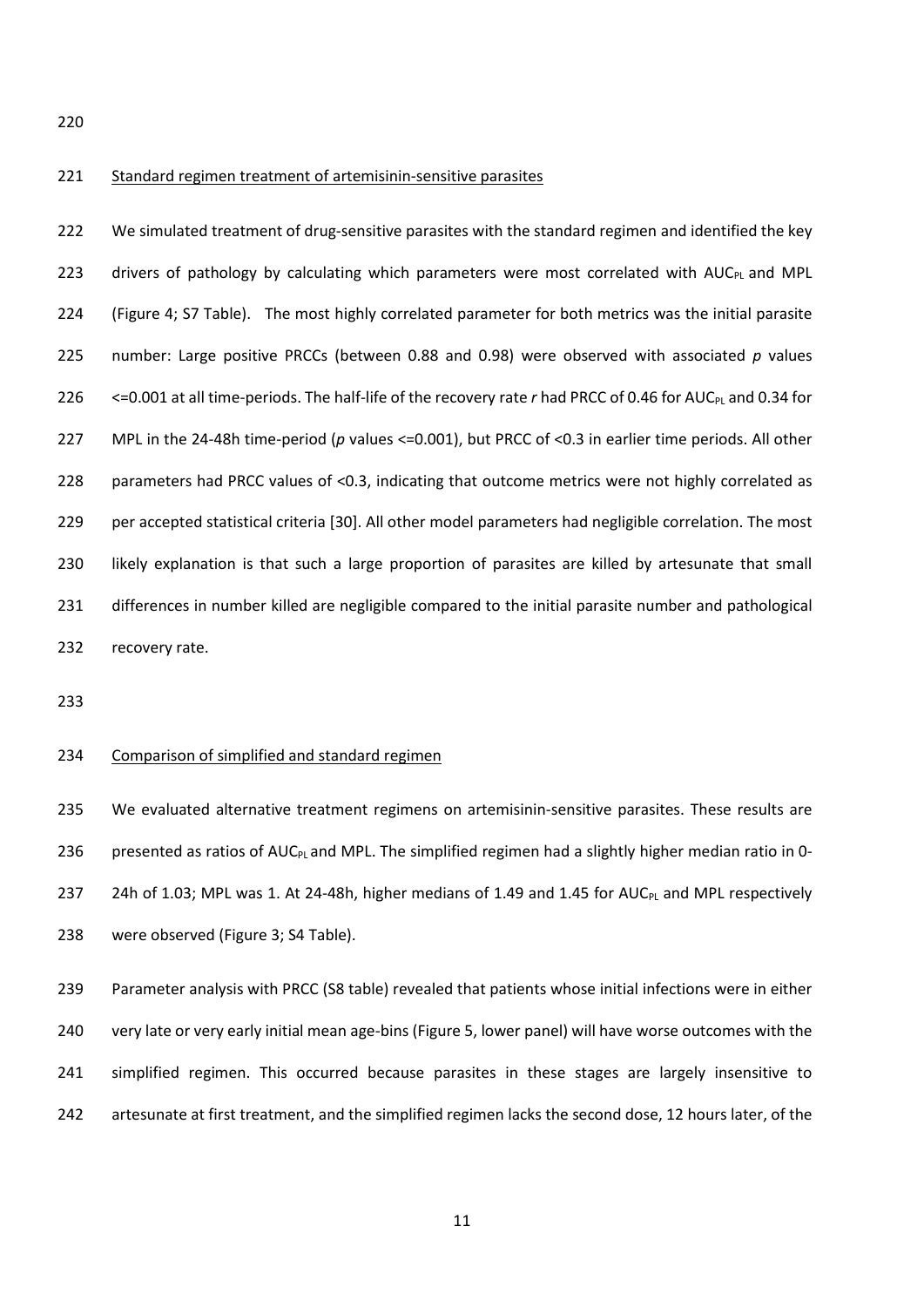standard regimen that would effectively target these parasites that had matured into more artemisinin sensitive age-bins.

 The half-life of the recovery rate *r* had a moderate correlation with outputs in the 12-24h and 24-48h periods indicating that assumption of slower recovery made the simplified regimen perform relatively 247 better (S5 Figure). We are confident this parameter does not affect the validity of our results; for complete discussion see Supplementary information. No other parameters have notable correlation with sequestration-based pathology when comparing regimens. This is probably because they "cancel out" as explained above e.g. initial parasite numbers is the same within patients thus cancels when comparing the impact of different regimens within the same patient

We repeated this analysis to compare regimens when treating resistant (as opposed to drug-sensitive)

parasites. Results were extremely similar to those shown in Figure 5 (S7 Figure; S9 Table).

#### 255 The impact of artemisinin resistance on treatment by the standard regimen.

256 Unsurprisingly ratios of  $AUC_{PL}$  and MPL when comparing resistant and sensitive parasites are never

less than 1 (Figure 3 ) i.e. under no circumstance did patients have a better outcome when parasites

are resistant. Differences in median values (Figure 3; S4 Table) were extremely small.

 We carried out PRRC analysis (S10 Table) to investigate whether this small difference obscured the presence of a vulnerable sub-group of patients. This appeared to be the case: Patients whose infections are clustered in the early age-bins at time of treatment had pathological outcomes which were significantly worse in the presence of resistance (Figure 6).

264 In these early age bins, ratios for  $AUC_{PL}$  and MPL are as high as 5 in the 0-24h period (comparisons based on the upper quartile value). This occurs because artesunate presence post-treatment largely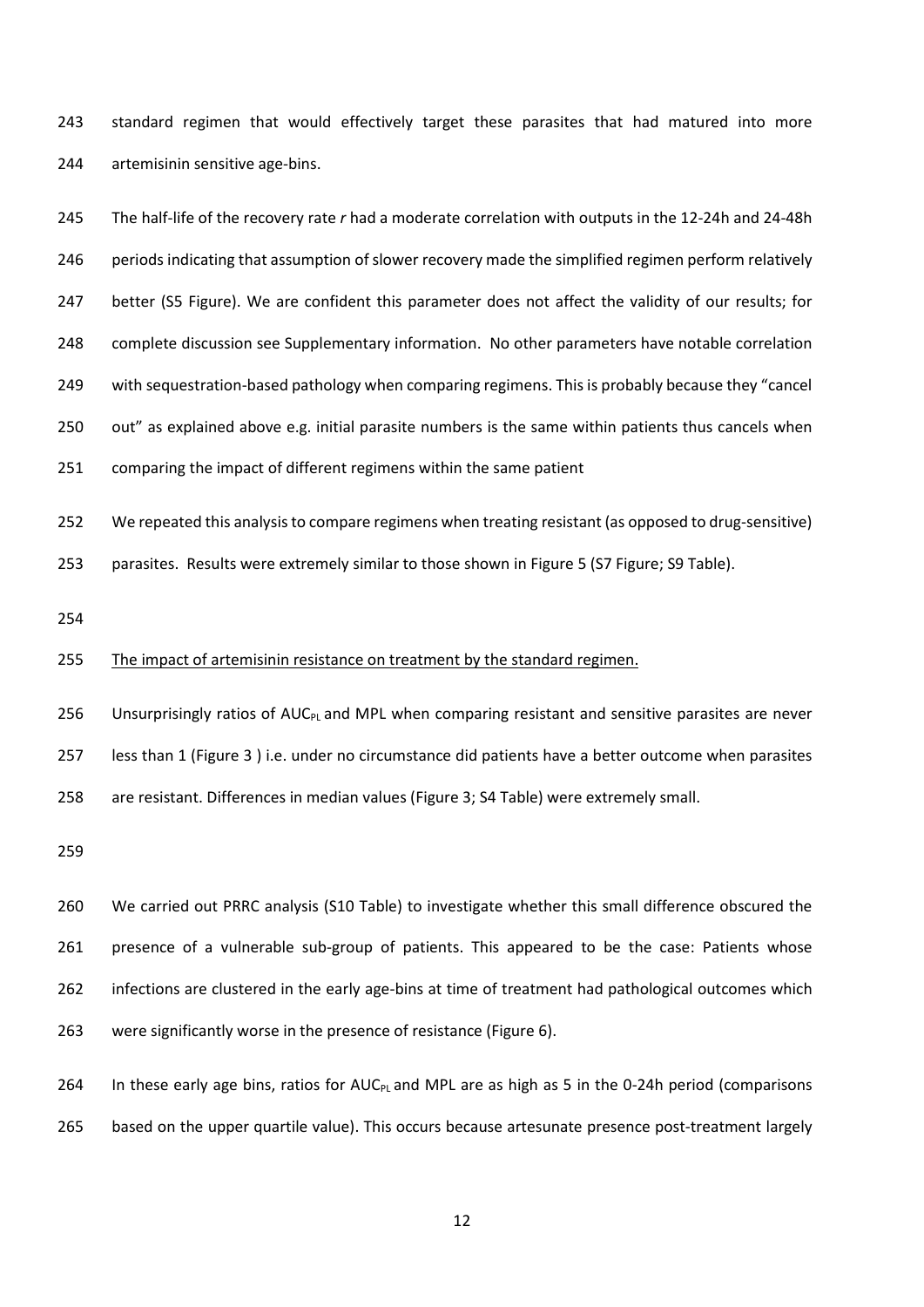coincides with parasites in age-bins insensitive to artesunate through resistance, rendering the initial 267 dose nearly or completely ineffective.

 SD of the initial mean age-bin had a positive correlation with the ratio (indicating that resistant parasites had worse outcomes as SD increased). This occurred because higher SD "nudged" parts of the age-bin distribution into (or out of) resistant age-bins (i.e. the contiguous bin 45-48 and 1-5 where killing is absent). PRCC analysis showed no other parameter had a PRCC value of >0.01, suggesting the initial mean age-bin (and, to a lesser extent, it's SD) are the sole determinants of whether a patient's outcome will be worse in the presence of resistance.

# **Discussion**

 We established a PK/PD modelling methodology capable of investigating the treatment of severe malaria. Kremsner *et al.* [31] recognised the clinical necessity of this, and noted that "for the first time, we [i.e. Kremsner *et al*.] are assessing artesunate using similar pharmacokinetic and dynamic approaches". Parasite clearance is likely to be a poor measure of regimen effectiveness (and, by extension, clinical outcome) in severe malaria where pathology is due to sequestered parasites. The effects of alternative regimens and the impact of drug resistance can only be investigated by traditional clinical outcomes using large scale clinical trials, so pharmacological modelling of the type proposed here is essential to help generate the evidence base for rational treatment design. Our pathological modelling was highly flexible (discussed in Supplementary information) and, of necessity, reflected the limitations in our understanding of pathology, for example, how rapidly pathology is resolved following parasite death and whether pathology depends on maximal sequestered load 288 (measured as MPL) or on total exposure (measured as  $AUC_{PL}$ ). An interesting, highly important result is that the key quantitative assumption made in the analysis, the rate of resolution of pathology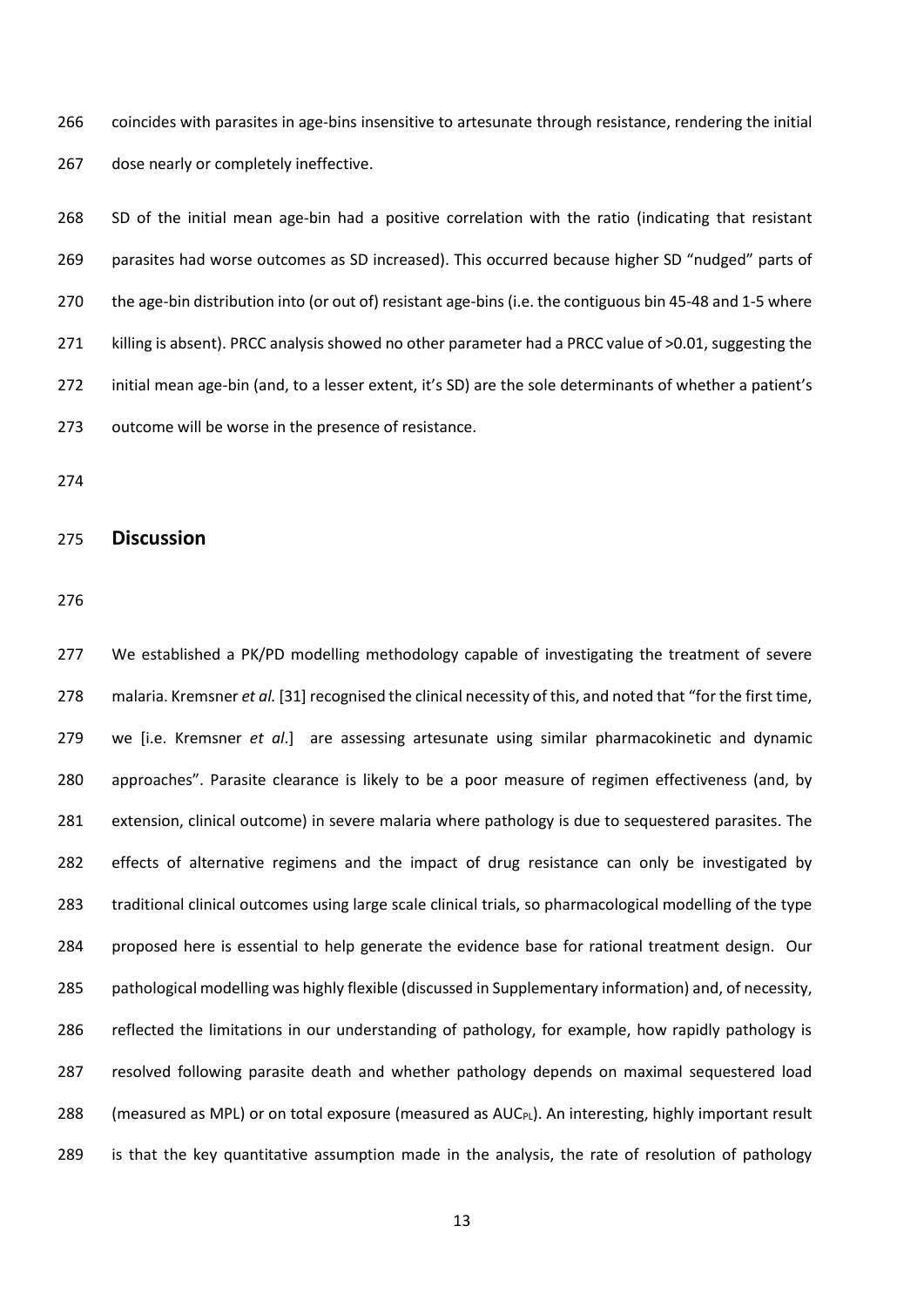(measured as the half-life of *r*), had little effect on our conclusions when comparing alternative regimens or the impact of resistance (Supplementary information) implying that the pathological model is a robust to assumptions made in this comparative investigation Importantly, while circulating 293 parasite loads do not reflect the pathology of severe malaria they are currently the regular endpoint of choice in severe malaria trials, including those undertaken by Kremsner *et al.* [25, 32]; our model 295 was able to reproduce the clinical outcomes reported in [25, 28] (when appropriately parameterized), and recover expected PRR48, so we are confident it is reflective of *in vivo* scenarios (Supplementary information).

 Kremsner and colleagues [25, 32] concluded that their simplified regimen was non-inferior to the standard WHO regimen and possessed operational advantages due to less frequent drug administration[25, 32]. This work was influential and initiated a wider debate about the best drug regimen(s) to treat severe malaria [14, 31, 33] to which our study can contribute. Comparison of the 0-24h and 12-24h period was used to compare the effects of the initial, larger dose of the simplified regimen against the additional dose at 12h with the standard regimen. The standard regimen 305 produced slightly lower median AUC<sub>PL</sub> within the first 24 hours post-treatment (Figure 3; S4 Table). This difference was greater in the 24-48h period, but the majority of pathological load occurred within 307 the first 24 hours as artesunate rapidly kills parasites–  $AUC_{PL}$  in the 24-48h period is, on average, 308 between 20-30% that of AUC<sub>PL</sub> in the 0-24h period (data not shown). The first 24 hours are critical for patient survival[26], so outcome metrics at 24-48h may have little relevance in choosing between regimens. However, the simplified regimen performed much worse in the sub-group of patients with very late or very early initial mean age-bins. Based on these results, we are dubious about recommending use of the simplified regimen but add an important rider to this. Kremsner *et al.* never claimed this simplified regimen would be superior, but argued that any inferiority, if it exists, would be within acceptable margins. We leave it to clinically qualified personnel to judge whether 50% in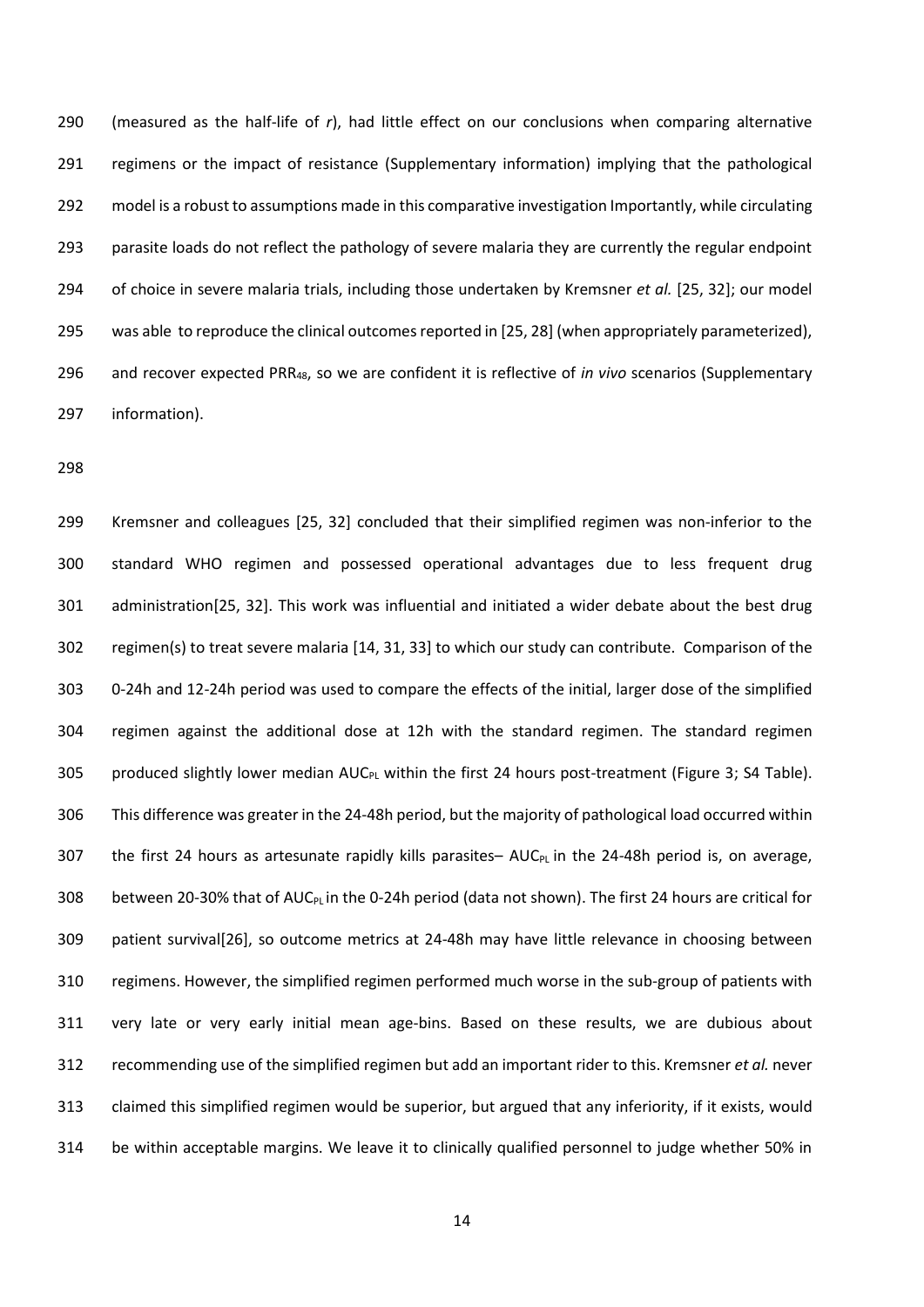some subgroups is within an acceptable margin of inferiority, especially given our inability to directly 316 link our pathological outcomes with the likelihood of mortality.

 We assessed the impact of artemisinin resistance on treatment of severe malaria, i.e. the extent to 319 which resistance increased MPL and AUC<sub>PL</sub>. Resistance prevents drug killing in age-bins 2-4 (these bins are otherwise hyper-sensitive) resulting in no killing fora contiguous 8 hour period in resistant parasites (i.e. age-bins 45 to 5). Our results show the initial mean age-bin and it's SD are the only parameters that distinguish outcomes between sensitive and resistance parasites (Figure 6) . We argued previously [34] that artemisinin resistance would have a negligible impact on eventual cure rates in uncomplicated malaria (provided there was no resistance to partner drugs) but artemisinin resistance clearly poses a much larger threat to treatment of severe malaria than it does to uncomplicated malaria. Although differences between sensitive and resistant parasites across the entire population are minor (Figure 3; S4 Table), there is an extremely vulnerable sub-group of patients whose infections at the time of treatment are clustered in very late or very early age-bins (i.e., where parasites are resistant in our model; Figure 6).

 We present a highly adaptable methodology for PK/PD modelling of treatment of severe malaria that was able to recover key clinical observations (based on circulating parasite numbers), and, with novel metrics, used to investigate the pathology of severe malaria. Our model showed that while on a population level a simplified artesunate regimen is non-inferior to the standard WHO regimen, outcomes in a sub-group of patients with infections grouped in late or early initial mean age-bins are notably worse with the simplified regimen. The emergence of artemisinin resistance in early ring stages poses a significant threat to this same group of patients. Neither of these results are particularly obvious from summary statistics of the population and so sub-group analysis is particularly important in devising treatment strategies for severe malaria.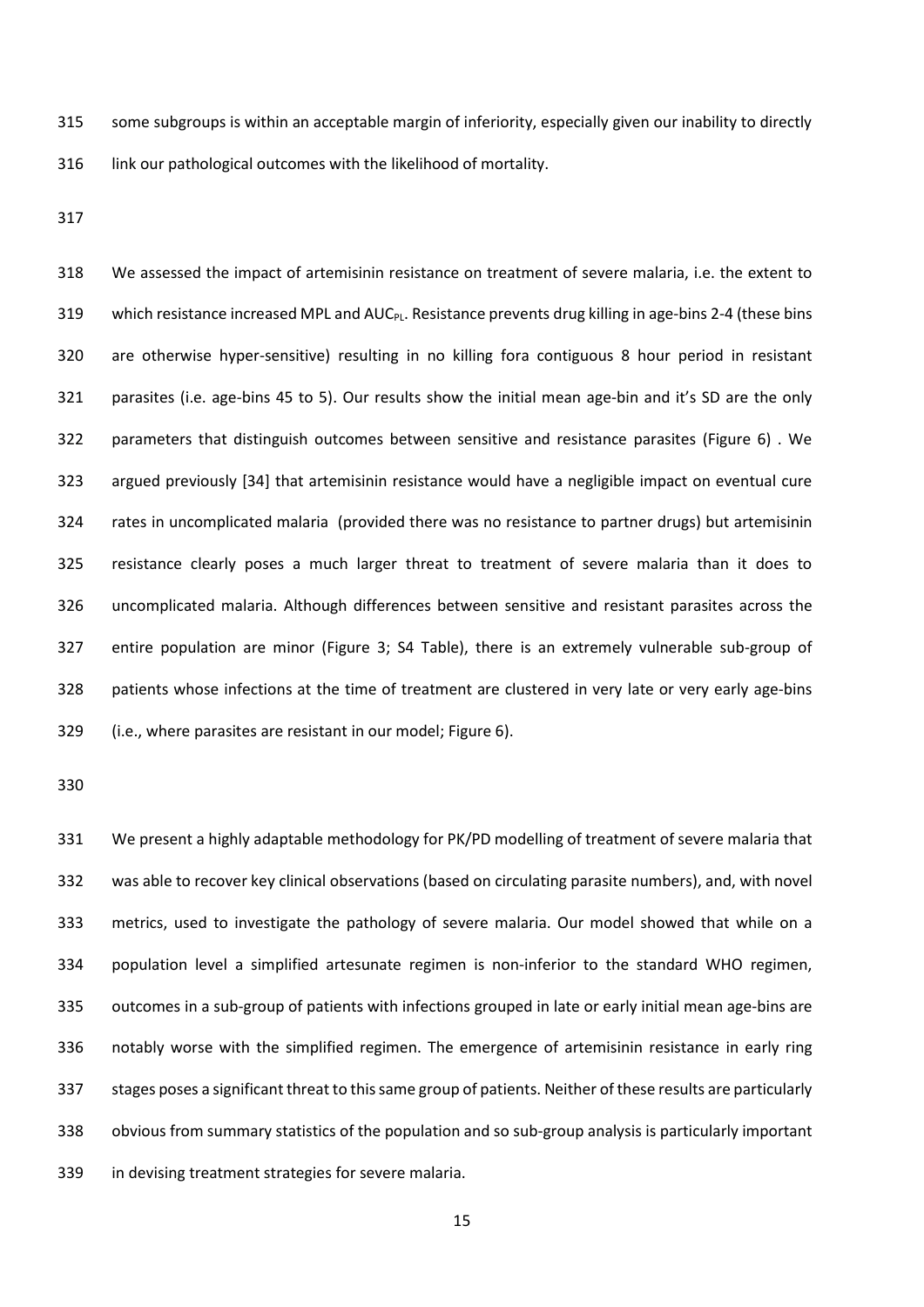# **References**

- 1. World Health Organization. World Malaria Report 2016. **2016**.
- 2. Olliaro P. Mortality Associated with Severe Plasmodium falciparum Malaria Increases with Age.
- Clinical Infectious Diseases **2008**; 47:158-60.
- 3. Cunnington AJ, Riley EM, Walther M. Stuck in a rut? Reconsidering the role of parasite
- sequestration in severe malaria syndromes. Trends in Parasitology **2013**; 29:585-92.
- 4. Mackintosh CL, Beeson JG, Marsh K. Clinical features and pathogenesis of severe malaria. Trends
- in Parasitology **2004**; 20:597-603.
- 5. Taylor T, Olola C, Valim C, et al. Standardized data collection for multi-center clinical studies of
- severe malaria in African children: establishing the SMAC network. Trans R Soc Trop Med Hyg **2006**;
- 100:615-22.
- 6. Dondorp AM, Kager PA, Vreeken J, White NJ. Abnormal Blood Flow and Red Blood Cell
- Deformability in Severe Malaria. Parasitology Today **2000**; 16:228-32.
- 7. Clark IA, Alleva LM. Is human malarial coma caused, or merely deepened, by sequestration?
- Trends in Parasitology **2009**; 25:314-8.
- 8. Medana IM, Turner GDH. Plasmodium falciparum and the Blood-Brain Barrier—Contacts and
- Consequences. Journal of Infectious Diseases **2007**; 195:921-3.
- 9. Smith JD, Rowe JA, Higgins MK, Lavstsen T. Malaria's deadly grip: cytoadhesion of Plasmodium
- falciparum-infected erythrocytes. Cellular microbiology **2013**; 15:1976-83.
- 10. Hughes KR, Biagini GA, Craig AG. Continued cytoadherence of Plasmodium falciparum infected
- red blood cells after antimalarial treatment. Mol Biochem Parasitol **2010**; 169:71-8.
- 11. Udomsangpetch R, Pipitaporn B, Krishna S, et al. Antimalarial drugs reduce cytoadherence and
- rosetting Plasmodium falciparum. J Infect Dis **1996**; 173:691-8.
- 12. van Hensbroek MB, Onyiorah E, Jaffar S, et al. A trial of artemether or quinine in children with
- cerebral malaria. The New England journal of medicine **1996**; 335:69-75.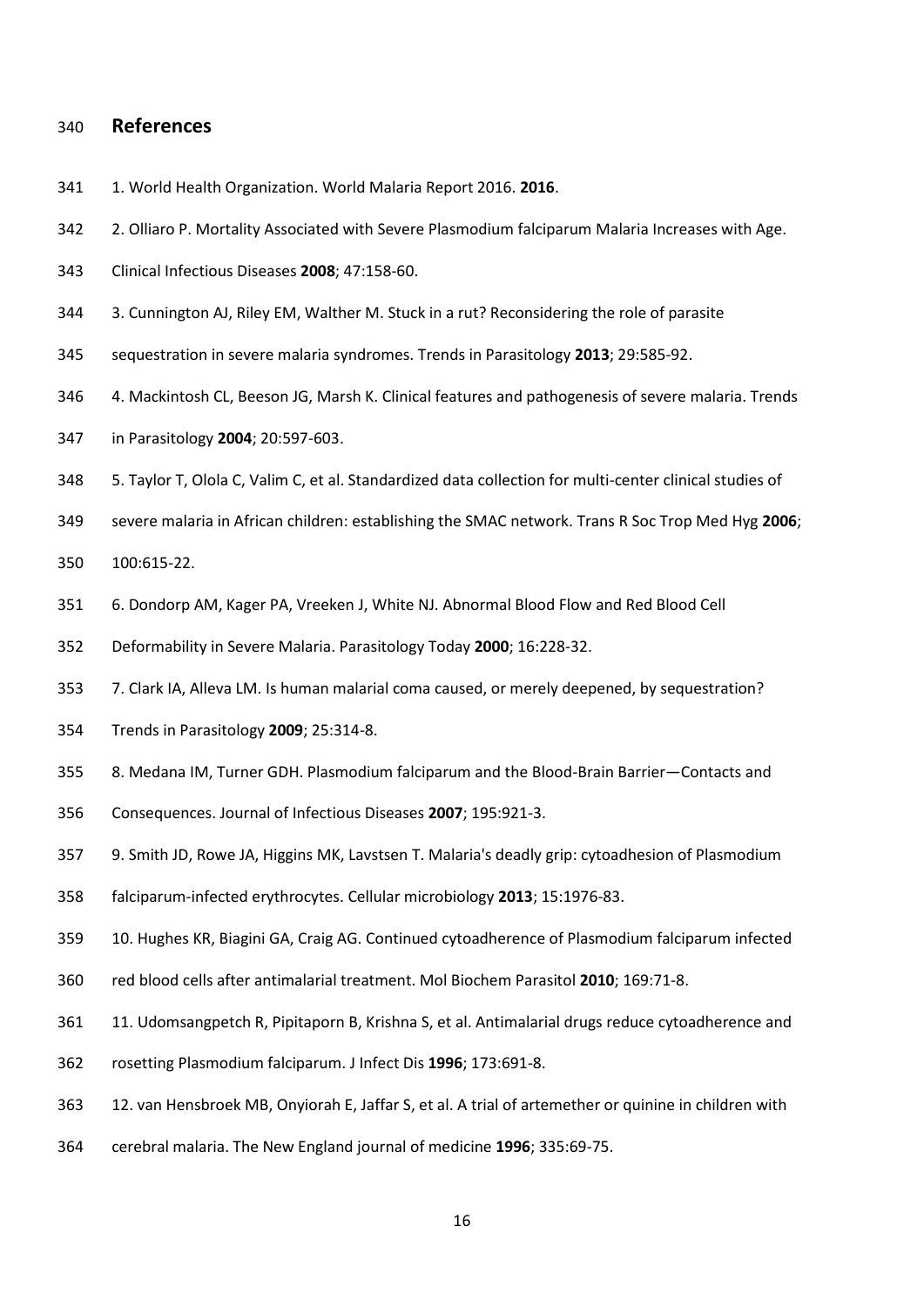- 13. Esu E, Effa EE, Opie ON, Uwaoma A, Meremikwu MM. Artemether for severe malaria. The
- Cochrane Database of Systematic Reviews **2014**:1-83.
- 14. Dondorp AM, Maude RJ, Hendriksen ICE, Day NP, White NJ. Artesunate Dosing in Severe
- Falciparum Malaria. The Journal of infectious diseases **2012**; 206:618-9.
- 15. Hastings IM, Kay K, Hodel EM. How robust are malaria parasite clearance rates as indicators of
- drug effectiveness and resistance? Antimicrobial Agents and Chemotherapy **2015**; 59:6428-36.
- 16. Ferreira PE, Culleton R, Gil JP, Meshnick SR. Artemisinin resistance in Plasmodium falciparum:
- what is it really? Trends Parasitol **2013**; 29:318-20.
- 17. Krishna S, Kremsner PG. Antidogmatic approaches to artemisinin resistance: reappraisal as
- treatment failure with artemisinin combination therapy. Trends Parasitol **2013**; 29:313-7.
- 18. Hastings IM, Hodel EM, Kay K. Quantifying the pharmacology of antimalarial drug combination
- therapy. Sci Rep **2016**; 6:32762.
- 19. Hodel EM, Kay K, Hastings IM. Incorporating Stage-Specific Drug Action into Pharmacological
- Modeling of Antimalarial Drug Treatment. Antimicrob Agents Chemother **2016**; 60:2747-56.
- 379 20. Kay K, Hastings IM. Improving pharmacokinetic-pharmacodynamic modeling to investigate anti-
- infective chemotherapy with application to the current generation of antimalarial drugs. PLoS
- Comput Biol **2013**; 9:e1003151.
- 21. Kay K, Hodel EM, Hastings IM. Altering antimalarial drug regimens may dramatically enhance and
- restore drug effectiveness. Antimicrobial Agents and Chemotherapy **2015**.
- 22. Hodel EM, Kay K, Hastings IM. Incorporating Stage-Specific Drug Action into Pharmacological
- Modeling of Antimalarial Drug Treatment. Antimicrobial agents and chemotherapy **2016**; 60:2747-
- 56.
- 23. Team RC. R: A language and environment for statistical computing. R Foundation for Statistical
- 388 Computing, Vienna, Austria., **2014**.
- 24. Chua CLL, Brown G, Hamilton JA, Rogerson S, Boeuf P. Monocytes and macrophages in malaria:
- protection or pathology? Trends in Parasitology **2013**; 29:26-34.